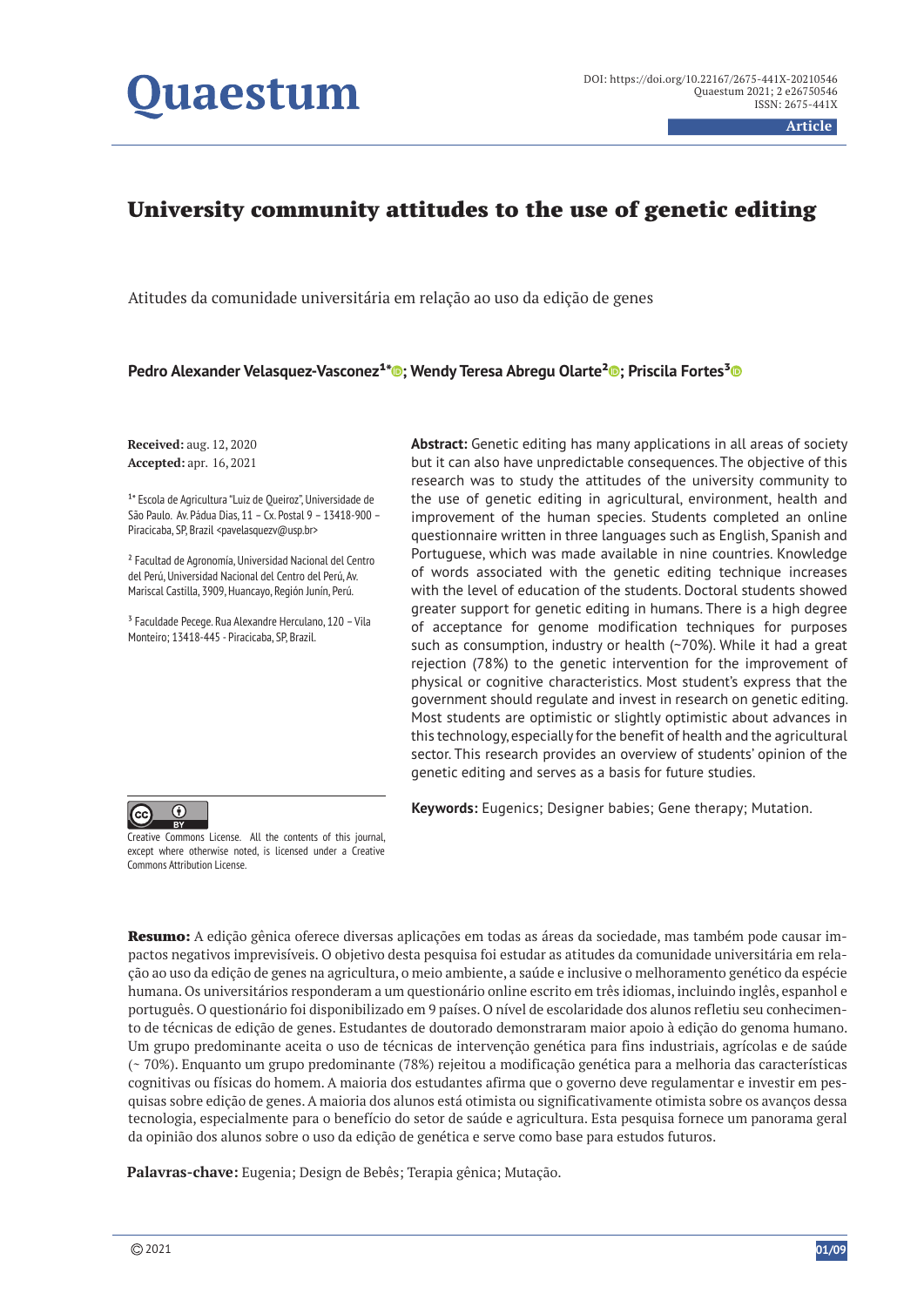#### **Introduction**

Scientist have developed techniques to modify the DNA of any living beings and the scope will be unlimited. Engineering genetic tools bring many benefits in several areas but they also generate ethics and social concerns Genetic editing has the potential to provide several benefits. The Application resulting from genetic editing cover all sectors such as agriculture, the environment, medicine, among others. The literature shows several success examples of plants genome modification using editing genetic tools. For instance, Ricroch (2019) assures that genetic editing could contribute to new crop development to resist plagues and diseases adapting to adverse conditions due climate changing. The effects from the increase in carbon dioxide in the coming decades in crops are unknown (Velasquez-Vasconez et al., 2014; Velasquez-Vasconez et al., 2021). Genetics intervention techniques in living beings could contribute improving food production necessary to supply the demand of 10 billion people for 2050 (Gerten et al., 2020).

On the other hand, genetic editing techniques are beginning a new era of eugenics. The possibility of human genetic improvement has never been closer. In 2019 a Chinese scientist made an announcement about genetic editing with twin sisters. He Jiankui crossed for the first time in the history, the limits of ethics and science to create a pair of AIDS immune twins. The CCR5 genes that are necessary for the virus to penetrate the lymphocytes would have been edited to prevent the AIDS virus from attacking. The controversial experiment gave rise to terrifying scenarios. The twins genetically modified design could be the emergence of a new human race, the super-human. In this scenario, the Federal Court of Accounts (TCU, 2018a) highlighted that risk management seeks to achieve objectives established from analyzing the environment, either via strong management practices or through internal control measures that assist in identifying the potential risks of maintaining such risk at levels compatible with the management of the business.

Positive characteristics such as improved intelligence, better physical or social skills, could be incorporate into your children before birth. The controversial experiment gave rise concern questions for instance: How far will genetic improvement in humans be allowed? Or who will have access to the technique? However, not everything is worrying, with the advances in this technology, it will be possible to treat almost all human diseases. Researchers have shown that it is possible to induce mutation with high precision, including the modification of region as small as a base in the DNA (Komor et al., 2016). These studies are very encouraging for the patient's clinical treatment with accurate mutation.

It all started with machinery of genome two microorganism. A group of scientists has discovered how the system that uses batteries to control virus attacks works. One of the components is called CRISPR, acronym clustered regularly interspaced shot palindromic repeats that is part of the adaptive immune system that prokaryotes use to combat numerous infections of viruses or plasmids (Bhaya, Davison and Barrangou, 2011). This immune system mechanism is divided into three phases. Initially, the exogenous DNA sequences of invading organisms are identified and incorporated into the CRISPR locus. This process is catalyzed by the Cas1 and Cas2 proteins that are present in all organisms that have this system (Mcdonald et al., 2016). In a second infection event, the CRISPR locus is capable of transcribing a RNA CRISPR (pre-crRNA), which is processed into short crRNAs that contain the CRISPR spacer and repetitions (Schaefer et al., 2017). Then crRNAs can form a ribonucleoprotein complex with Cas protein resulting in cleavage of invading DNA or RNA (Cong et al., 2013). This system has been adapted for most genetic engineering applications. The most widely used is the CRISPR Cas type II system, which has the advantage that it uses only a single protein known as Cas9 and a gRNA (guide RNA) that is formed by the fusion of two RNAs (crRNA and tracrRNA) (Schaefer et al., 2017). In this way incorporating or expressing these two components inside the cell, scientist are able to accurately edit the genome of an organism (Huang et al., 2018; Mcdonald et al., 2016).

In the same way that in text editing we are able to delete, copy and paste letters, phrases or passages of entire text, genetic editing has the potential to rewrite the genome of any type of living organism (Bhaya et al., 2011; Pinello et al., 2016). This tool will be very useful in all sectors of society in the near future. The most worrying aspect is to define the extent to which the use of these tools will be allowed and what the biological, ethical and social consequences will be, mainly with the manipulation of the human genome. With the purpose of identifying the student's opinion on the subject, this work aims to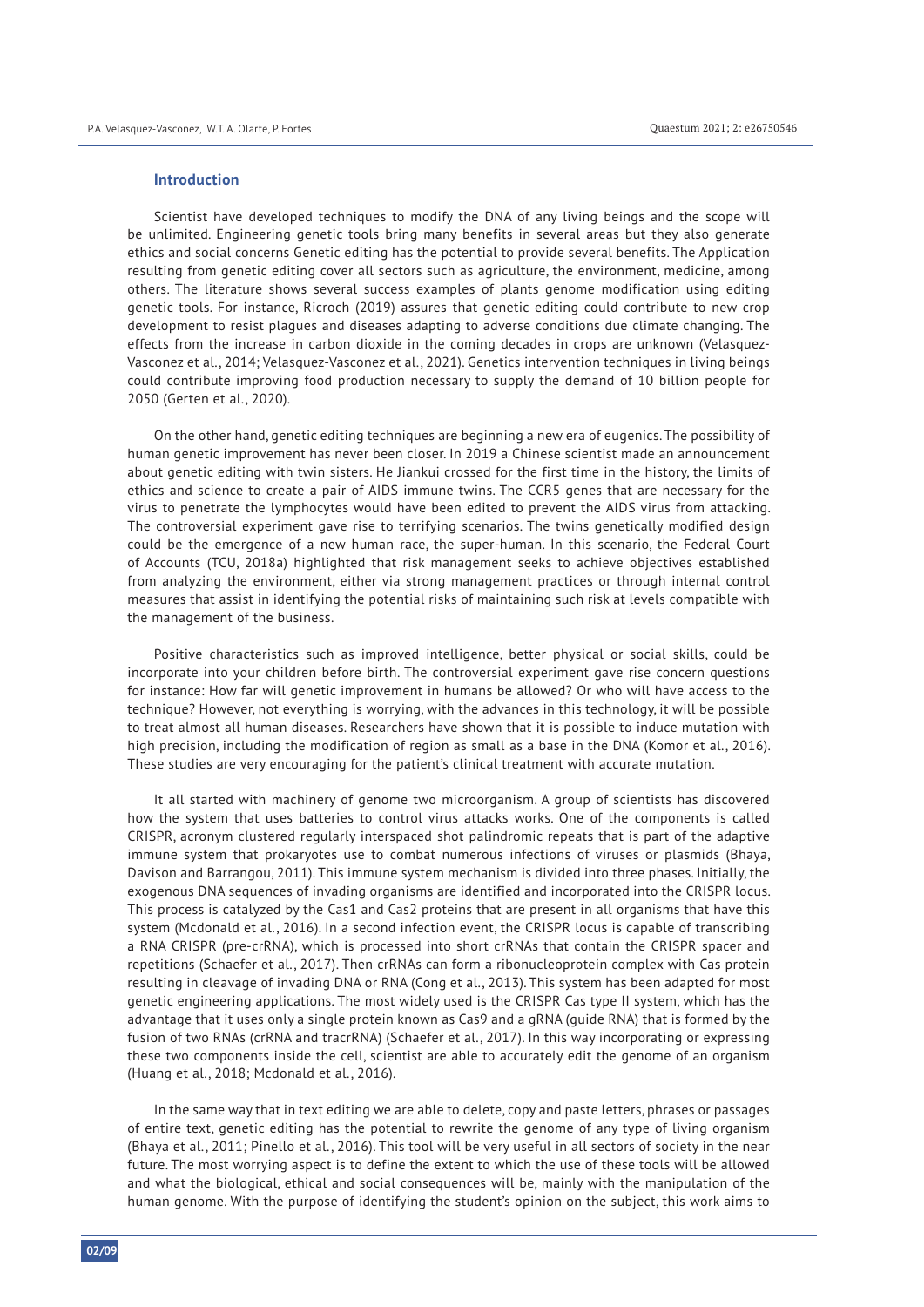evaluate the university community's attitudes to the use of genetic editing in different organisms.

### **Material and Methods**

In order to know the student's opinion on the subject. A descriptive study was carried out on university students from different countries such as Colombia, Peru, Norway, Venezuela, Chile and Brazil to describe the opinions, a series of questions was prepared that were associated with genetic editing techniques. The questionnaire was divided into two parts. The first part, the questions were adapted to collect data from students, such as age nationality, type of university to which they belong and education level. We also asked a series of questions on the subject to estimate the level of knowledge of students using genetic editing. In the next part the multiple-choice questions were designed to establish student's opinions regarding ethical and social issues related to use of genetic editing. In this way, the concern of university students regarding the use of genetic improvement of human were identified. The survey was conducted in September 2019.

To estimate the level of knowledge of the interviewed students a numerical scale was elaborated. The level of education was rated on scale of 1 to 4, with 1 being the value assigned to undergraduate students and 4 being the value assigned to graduate student. Likewise, the level of knowledge associated with CRISPR technique was rates on a scale of 1 to 5, with 1 being the value assigned to "nothing" and 5 being the value assigned to "many". The previous one was carried out with the purpose of estimating the relationship between the level of education and the level of education and the level of knowledge of CRISPR technique, using the principal component analysis (PCA). Subsequently, statistical analyzes were done for non-parametric data including multivariate test.

#### **Results and Discussion**

136 students that participated in the survey. The average age of university students was 28 years old and, who belong to seven countries, with Norwegians being the only students interviewed in the American continent. More than half of the participants were Brazilian, while only one Venezuelan student (Figure 1).



**Figure 1.** Percentage of student's survey according to their nationality

About 76 % of interviewees are taking masters or doctorate courses while undergrade students represent a smaller proportion. Meanwhile just one Post-Doctoral student participated in the interview. The PCA allowed explaining that 95.5% of the variance contained in the studied variance. The education levels of interviewees were positively associated with the level of knowledge about genetic editing keywords. Thus, doctoral students say they own more technician vocabulary such as crRNA, genetic editing, modified plants and CRISPR. On the opposite side, undergrade students own less knowledge about same words (Figure 2).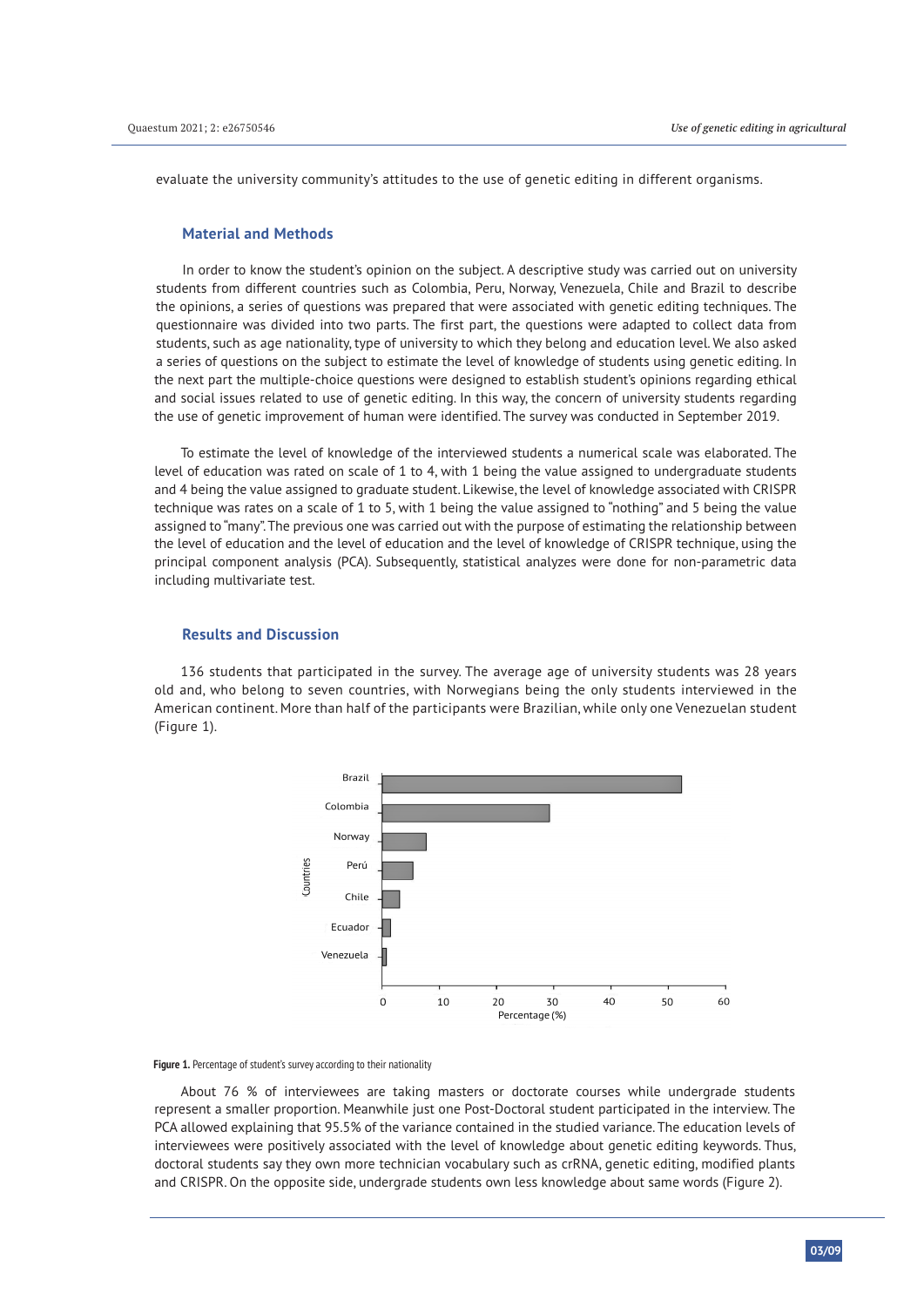

Figure 2. Analysis of the main components (PCA) of the eight associated variables with knowledge of the CRISPR technique and the four levels of education of the students interviewed

Most of the students agree with the use of genetic editing in all areas, except in the improvement of physical or cognitive characteristics. In general, around 59% of interviewees were disagree with the uses of genetic editing to esthetic benefit or intellectual in humans. Doctoral students showed a tendency to accept genetic editing in order to improve esthetic and cognitive traits (Figure 3). The level of higher education has not had a related with the levels of acceptance of genetic editing in the studied areas, also it was reported by (Scheufele et al., 2017). The same authors demostrated that high levels with religous orientation is asocciated with lower levels of support for genetic editing.

In this study, we do not question the religious profile of students althought some comments reflect concerns about theological aspects. For instance "assume the position of an omniscient God, capable of intervening to modify in his will, is the formula for catastrophe. The environmental and human crisis that we see today is a consequence of this mechanical mentality of nature". In the same way another student expresses his non conformity with the genetic edition, mentioining " who the human being is to decide to remake reality from his will? God? Could nature be decipherable by human logics? If so, then it its not nature,the human beaing would be an entity above nature. Believing this is a symptom of man's arrogance ", severals factors may be affecting the attitudes of interiewees to the genome modification, wich should be studied in greater depth.

More than 50 % of interviwees agreed with the use of genetic editing in microorganism, the agricultural sector or human disseases treatments (Figure 3). The consumption of genetically edited foods tends to be accepted by society despite the fear that it will have adverse effects on health or the environment (Ishii and Araki, 2016). Students were more doubtful when genetic intervation is used for the treatment of diseases. The results were similar to revealed in a global survey about population's atittudes to editing the human genome (Shew et al., 2018; McCaughey et al., 2016). According to the authors, 41 % of intervewees were disagree with the genetic treatment of patients with health problems. Although gene therapy could be used to save lives, universal acceptance today is far from being a reality. Around 70% of students would consume genetically edited products or accept the use of genetic editing for clinical purposes (Figure 4). In contrast, 78% of college students would reject the use of genetic editing to cognition or physical improvement of their children (Figure 4). Moreover, 12% of students agree to genetically improve their children's characteristics to make them more attractive and intelligent (Figure 4). Similarly, human genetic improvement received as support 11% according a study realized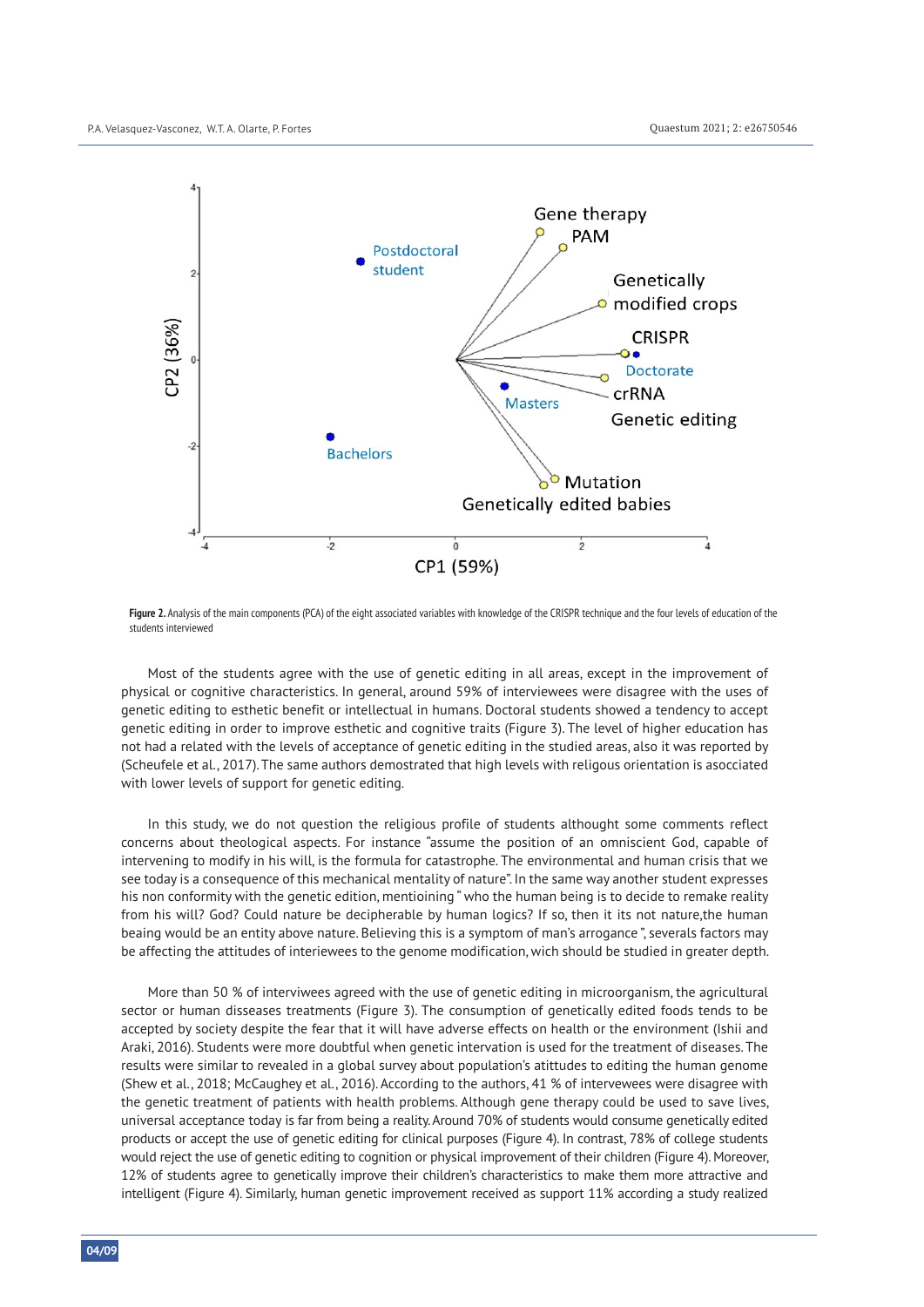in nine countries of Europe and North America (Bintu et al., 2012; Gaskell et al., 2017). The afirmation sugest the reject of genetic editing to esthetical or cognitive purposes is a global tendecy.



Figure 3. University community attitudes for the use of genetic editing in four society sectors, agree (A), Neither agree or disagree (NAD), disagree (DS)



**Figure 4.** Consume genetically edited products or accept the use of genetic editing for clinical purposes according to students interviewed

**05/09**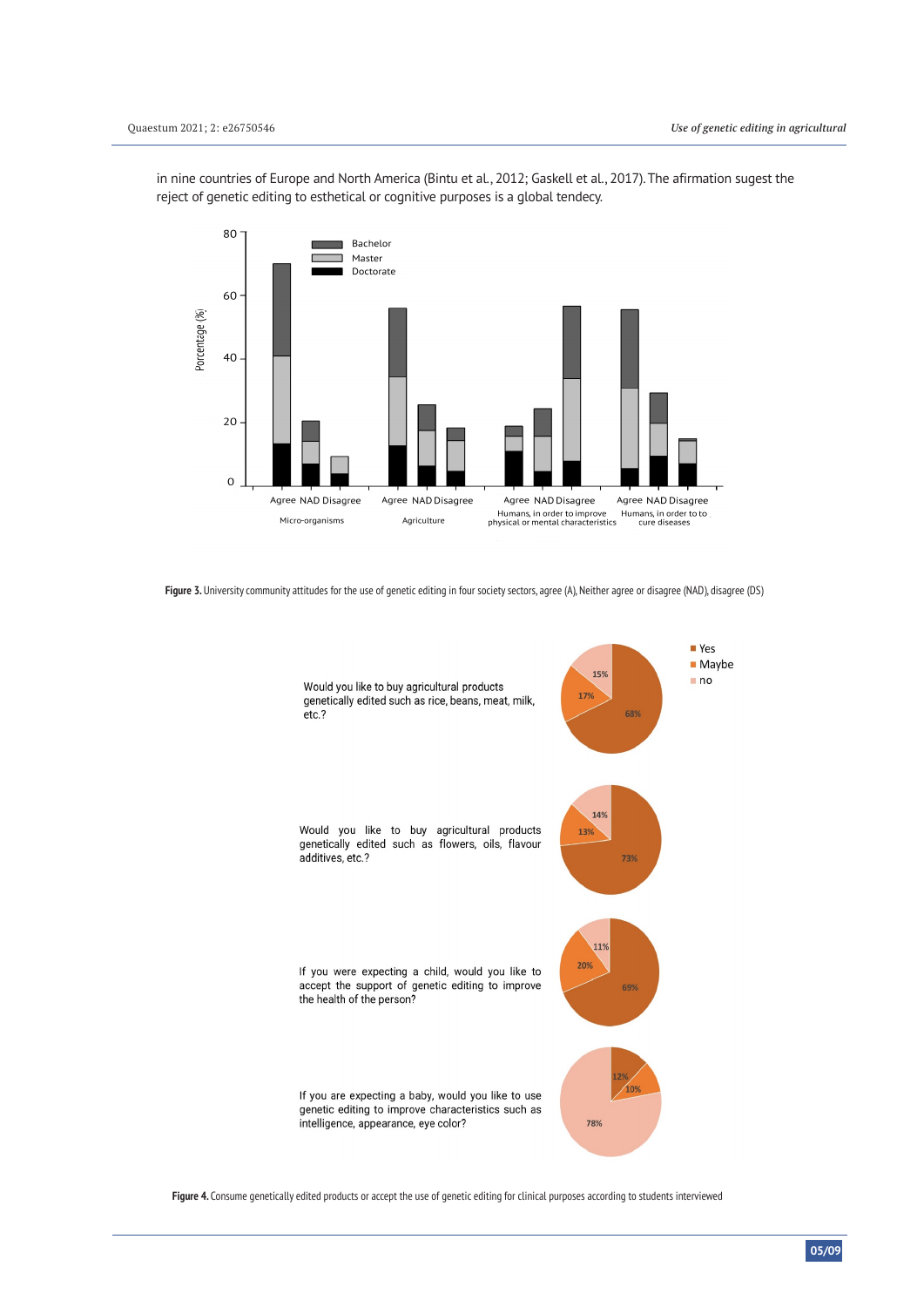The university community assures that DNA modification of living beings could have unexpected consequences. Every student said that genetic edition could have main impact in health and agricultural sector. Moreover, most doctoral students believe that DNA intervention in living being will not have negative consequences. However, most of interviewees believe that the action of genetic editing techniques could have both positive and negatives effects in all areas (Figure 5). The students comments were "Any progress in any society sector bring both positive and consequences, the importance of developing them take an action in application ethics such as social benefits, economics and environmental". Maybe these are the reason for some students support the idea of use of genetic modification techniques. In similar studies, the main comments of interviewees indicated genetic intervention generate risks and unknown consequences (Gaskell et al., 2017).

| Area           | Students  | Negative       | Positive and<br>negative effects | Positive       | I will not<br>have effects |
|----------------|-----------|----------------|----------------------------------|----------------|----------------------------|
| The enviroment | Bachelor  | 9              | 16                               | $\overline{4}$ |                            |
|                | Master    | 7              | 35                               | 10             |                            |
|                | Doctorate | $\overline{2}$ | 26                               | 14             |                            |
| Agriculture    | Bachelor  | 8              | 16                               | 5              |                            |
|                | Master    | $\overline{2}$ | 29                               | 23             |                            |
|                | Doctorate |                | 23                               | 18             |                            |
| Health         | Bachelor  | $\overline{4}$ | 14                               | 11             |                            |
|                | Master    | 5              | 27                               | 22             |                            |
|                | Doctorate |                | 24                               | 18             |                            |
| Society        | Bachelor  | 5              | 17                               | $\overline{4}$ | 3                          |
|                | Master    | 5              | 36                               | 10             | $\overline{2}$             |
|                | Doctorate |                | 29                               | 12             |                            |

**Figure 5.** Effects of genetic editing on differents sector of society accoring interviweed students

Among 5 to 10% of students assure that government could not assume a prohivided attitude towards the use of genetic editing. Most university students (50 to 60 %) say that the government should regulate research on the modification of the genome of living beings (Figure 6). On the other hand, between 20 to 30% of students indicated that the government should invest in genetic editing programs, mainly in the agricultural sector and in health. While 30% of respondes believe that the government should approve projects that are associated with the development of this techology. These results differ from the attittudes of North American interviewees where 64% of the population indicates that the government should be responsible for the use of genetic editing for clinical treatments (Blendon, Gorski and Benson, 2016). The results that are associated with the government's role were the most divergent in this study, compared to similar surveys in other countries.

Support for genetic editing was drastically reduced when it was aimed at improving physical or cognitive characteristics, Where only 44% of the population agreed with government intervention in these types of projects. It suggests that perhaps the political conditions of each country may be influenced by student's attitudes to the role that the government should have in genetic editing control.

The possibility of changing the genome of living beings causes different attitudes in the university community. Concern is the common denominator of students (25-30%) in all sectors of society (Figure 6). It has not been studied in depth about the reasons that cause apprehension to the appearance of genetic editing. Although some comments revealed the technical concerns, "I consider the improvements resulting from the genetic improvement in several segments to be important, but I am afraid of the possible future adverse effects. Although the initial responses may prove to be slightly beneficial, in the medium to long term they may lead to unfavorable mutations/ predispositions. There is no way to predict in the short term". While other students revealed social concerns, "I am concerned that the world powers will use this for their own benefit, widening the social, economic and even genetic gaps with third world countries. At some point, one can speak of two different races, and it would be inevitable to return to the racism of the past".

Studies reveal that the population is mainly afraid of uncertainty about possible complications resulting from intervention in patients' DNA (Persaud et al., 2018). A smaller group felt pessimistic (5-10%) with genetic manipulation, mainly in the areas of society and the environment. In general, the university community felt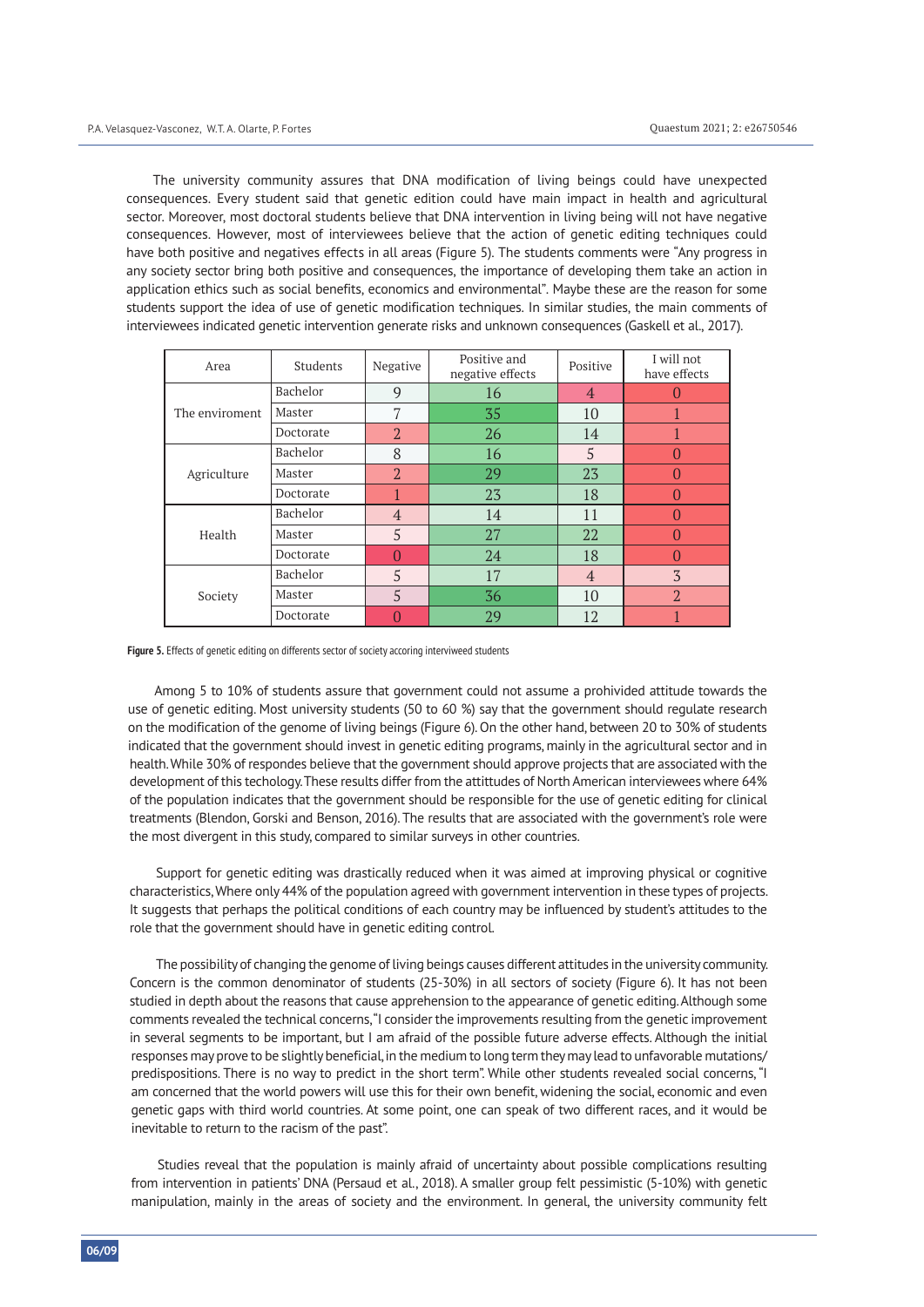

slightly optimistic about the possibility of changing the genome of living beings in all sectors studied (Figure 7).

**Figure 6.** Role that the government should play in the use of genetic editing according to the students interviewed



**Figure 7.** Scenario of the use of genetic editing in the sectors studied according to the students interviewed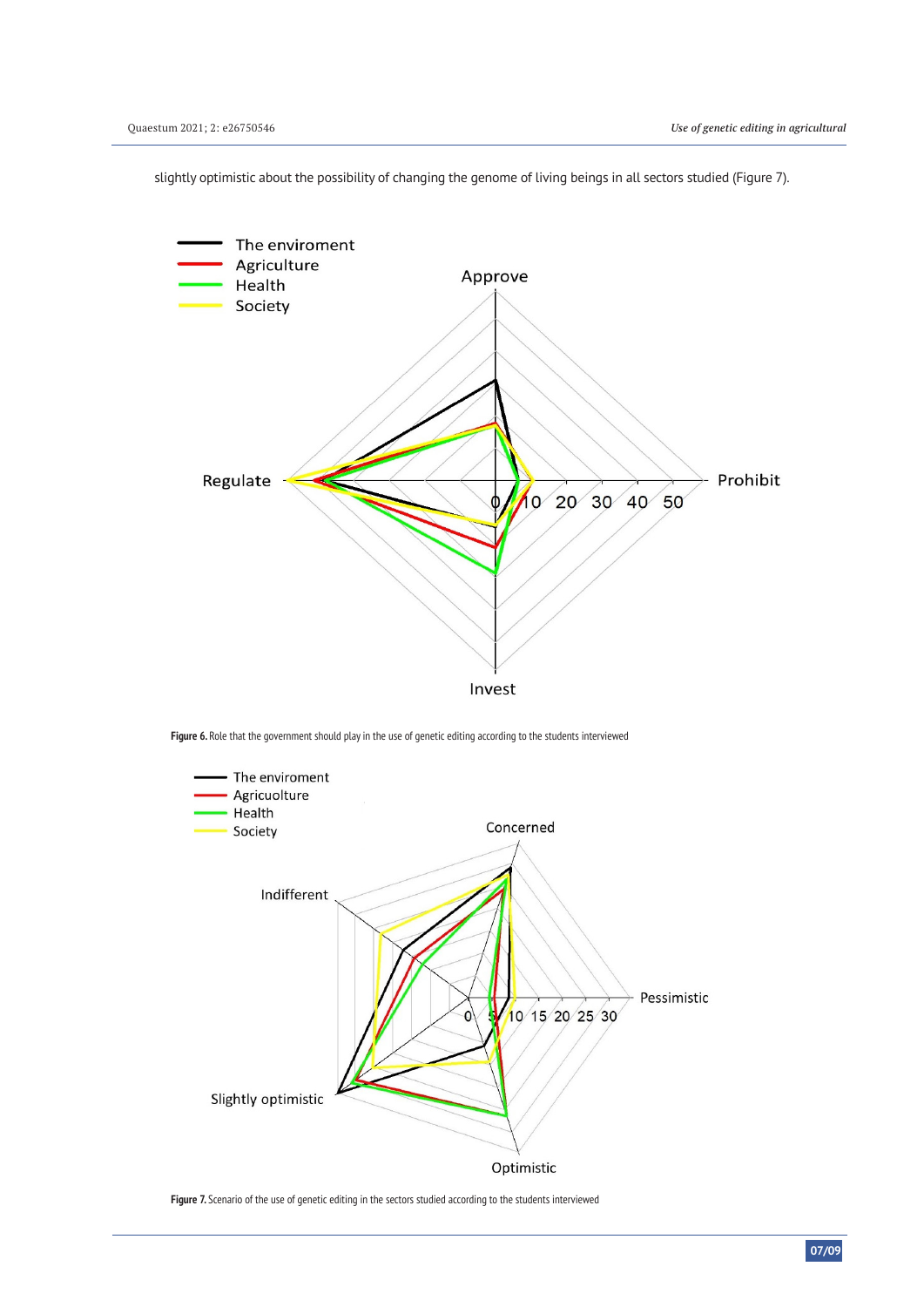#### **Study limitations**

The study was conducted through online forms without incentives and without monitoring, which may have influenced the strength of the attitudes in our results. The research was directed to professionals who were mainly in the area of natural sciences; therefore, students would already have prior knowledge on the subject. The number of participants from countries outside Latin America was not large enough to carry out an international comparison. The size of our study population (n=136) does not allow generalizing the attitudes of South American professionals, although it can serve as a basis for future research.

#### **Conclusions**

The research suggests that the acquisition of knowledge about genetic editing favors the acceptance of genome manipulation techniques. Most students are in favor of consuming genetically edited products and foods. Similarly, gene therapy for clinical use received support from students. On the other hand, most university students reject genetic editing in humans for the purpose of improving physical or cognitive characteristics. Although there are a number of students who support genetic editing in all areas, almost all respondents say that genetic editing will have unknown consequences. A large proportion of respondents are in favor of regulating and financing projects involved with genetic editing techniques. The attitude of students varies according to their goals, although most are optimistic about the advances in genetic editing in living beings.

How to cite: Velasquez-Vasconez, P.A.; Abregu, W.; Fortes, P. University community attitudes to the use of genetic editing. Quaestum 2: e267050546

Author Contributions: Concpetualizacion: Velasquez-Vasconez, P. A. Data acquisiton: Velasquez-Vasconez, P.A.; Abregu, W.; Data analysis: Velasquez-Vasconez, P.A.; Abregu, W.; Fortes, P.; Design of methodology: Velasquez-Vasconez, P.A.; Fortes, P. Writing and editing: Abregu, W.; Pinheiro, C.R.

#### **Acknowledgements**

We also would like to thank the entire Oyvind Nyheim for support and helpful advice. Financial support: National Council for Scientific and Technological Development (CNPq), process 142410/2016- 0 and Programa de Educação Continuada em Economia e Gestão de Empresas - PECEGE.

#### **References**

- Bhaya, D.; Davison, M.; Barrangou, R. 2011. CRISPR-Cas Systems in Bacteria and Archaea: Versatile Small RNAs for Adaptive Defense and Regulation. Annual Review of Genetics, 45(1): 273–297. https://doi.org/10.1146/ annurev-genet-110410-132430.
- Bintu, L.; Ishibashi, T.; Dangkulwanich, M.; Wu, Y.Y.; Lubkowska, L.; Kashlev, M.; Bustamante, C. 2012. Nucleosomal elements that control the topography of the barrier to transcription. Cell, 151(4): 738–749. https://doi.org/10.1016/j.cell.2012.10.009
- Blendon, R.J.; Gorski, M.T.; Benson, J.M. 2016. The public and the Gene-Editing revolution. New England Journal of Medicine, 374: 1406–1411. https://doi.org/10.1056/NEJMp1602010.
- Cong, L.; Ran, F.A.; Cox, D.; Lin, S.; Barretto, R.; Habib, N.; Hsu, P.D.; Wu, X.; Jiang, W.; Marraffini, L.A.; Zhang, F. 2013. Multiplex genome engineering using CRISPR/Cas systems. Science, 339(6121): 819–823. https://doi. org/10.1126/science.1231143
- Gaskell, G.; Bard, I.; Allansdottir, A.; Cunha; R.V.; Eduard, P.; Hampel, J.; Hild, E.; Hofmaier, C.; Kronerger, N.; Laursen, S.; Meijknecht, A.; Nordal, S.; Quintanilha, A.; Revuelta, G.; Saladié, N.; Sándor, J.; Santos, J.B.; Seyringer, S.; Songh, I.; Somsen, H.; Toonders, W.; Torgersen, H.; Torres, V. Varju, M.; Zwart, H. Public views on gene editing and its uses. Nature Publishing Group, 35: 1021-1023. https://doi.org/10.1038/nbt.3958.